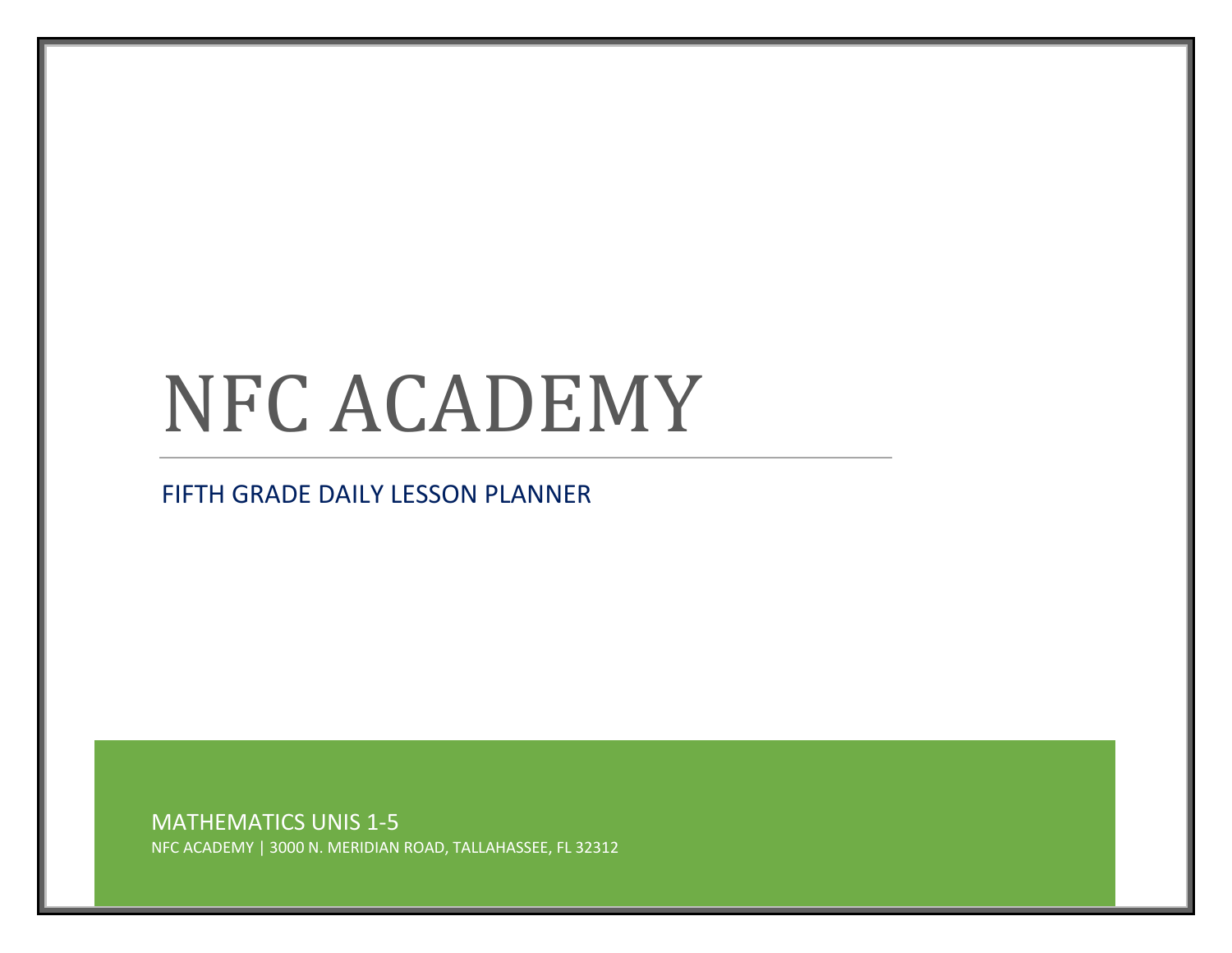## **NFC Academy Lesson Planner**

**5 th Grade Mathematics Units 1 – 5**

This NFC Academy Teacher Guide is designed to keep homeschool families on track for a completion during a school year program of approximately 180 days. Schedules may vary and the parent may adjust the teaching assignments as required by the home schedule, but all work must be completed. Information in this teacher guide comprises five units of study in a course and most units have 10 units for a full year. The parent may record the date each unit is completed or may plan out the unit's work and record the date to be completed. This Teacher Guide is a tool to assist the parent in meeting the educational goals for their child.

The following explanations to this Teacher Guide:

**Day**: The day of your school year from start date. It should take you 15-18 days to complete a unit and with 10 units per subject that results in the 180 days of the program.

Date to Complete: That can be used to record the date you completed the study, or may be best used by establishing the date for each lesson to be completed. You may do more than one lesson per day when you carry over a lesson to the next day's assignment, and make adjustments to ensure that your child has covered the material adequately. Flexibility can be made to fit your schedule, but most of the time a regular routine helps ensure that you stay on a track to finish as you planned.

**Teacher Notes:** Refers to the page number from the Teacher's Curriculum Guide that was sent to you. This is where you have the information needed to conduct each lesson.

**Student LIFEPAC:** The student work book that will correspond to the information from the Teacher Notes.

**Worksheet**: Refers to the worksheet for the assigned lesson located in the back of the Teacher's Guide. Page number is listed for the worksheet. Check to ensure that you use the worksheet for the page of the lesson in the Student Life Pac and Teacher's Guide lesson of the day.

**Mathematics:** Refers to the LIFEPAC fifth grade mathematics work texts which are Bible-based and are complete with engaging illustrations and step-by-step lessons like adding, subtracting, word problems, shapes, charts, graphs, operation symbols, fractions, time, place value, measurements, and more. Each work text includes fun illustrations, a variety of math exercises and hands-on activities. Each LIFEPAC unit includes concept reviews, self-tests and one removable, teacheradministered unit test.

**NFC Academy Resource Teacher:** You will be assigned an NFC Academy Resource teacher who will be available to answer your questions throughout your school year.

**Report Cards:** Report card grades will be created for each semester with the units 1-5 comprising the grades for the first reporting period. The second report period will be made up of units 6-10. Your NFC Academy Resource teacher will have the necessary paperwork for you to complete. Once you have completed the grades you will submit to your Resource teacher who will complete the report card grades for you. Report card grades will be available online using your RenWeb Parent Portal. Final report cards will be sent to you by the NFC Academy office.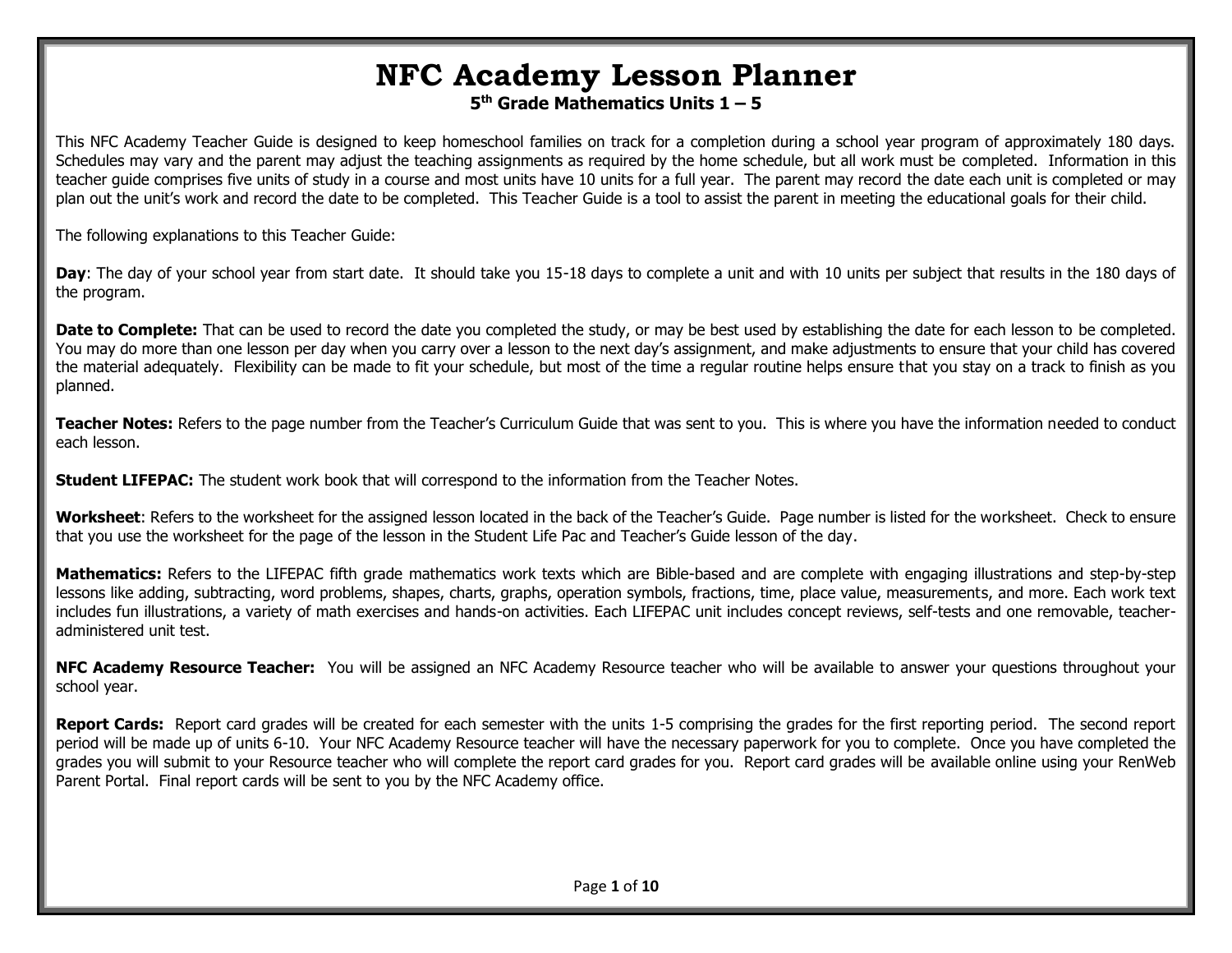|                | <b>Fifth Grade Math Unit 1</b> |                                                      |                                    |                                                       |  |  |
|----------------|--------------------------------|------------------------------------------------------|------------------------------------|-------------------------------------------------------|--|--|
| Day            | <b>Date to Complete</b>        | <b>Student LIFEPAC</b>                               | <b>Teacher's Guide</b>             | <b>Assignments</b>                                    |  |  |
| $\mathbf{1}$   |                                | Place Value, Addition, and<br>Subtraction $- p. 3$   |                                    |                                                       |  |  |
|                |                                | $1 -$ Place Value $-$ p. 5                           |                                    |                                                       |  |  |
|                |                                | Objectives $- p. 5$                                  |                                    |                                                       |  |  |
|                |                                | Vocabulary $- p. 5-6$                                |                                    |                                                       |  |  |
|                |                                | Whole Number Place Value $- p$ . 6-9                 | Answers to questions $- p$ . 26    | $1.1 - 1.17$ Complete these activities -<br>p. 9-11   |  |  |
| $\overline{2}$ |                                | Comparing and Ordering Whole<br>Numbers $- p. 11-15$ | Answers to questions $- p$ . 26    | $1.18 - 1.29$ Complete these activities -<br>p. 15-16 |  |  |
| 3              |                                | Decimal Number Place Value -<br>p. 17-22             | Answers to questions $- p$ . 26    | $1.30 - 1.43$ Complete these activities -<br>p. 22-24 |  |  |
| 4              |                                | Comparing and Ordering Decimal<br>Numbers - p. 24-29 | Answers to questions $- p$ . 26    | $1.44 - 1.66$ Complete these activities -<br>p. 29-31 |  |  |
|                |                                | Prepare for self-test $- p. 31$                      |                                    |                                                       |  |  |
| 5              |                                | Self-Test $1 - p$ . 32-34                            | Answers to self-test $- p. 27$     | Self-Test $1 - p$ . 32-34                             |  |  |
| 6              |                                | $2 -$ Rounding and Estimating $- p$ . 35             |                                    |                                                       |  |  |
|                |                                | Objectives $- p. 35$                                 |                                    |                                                       |  |  |
|                |                                | Vocabulary $- p. 35-36$                              |                                    |                                                       |  |  |
| $\overline{7}$ |                                | Rounding Whole Numbers and<br>Decimals $- p. 36-39$  | Answers to questions $- p$ . 27-28 | $2.1 - 2.17$ Complete these activities -<br>p. 39-40  |  |  |
| 8              |                                | Estimating Sums and Differences -<br>p. 41-44        | Answers to questions $- p$ . 28    | $2.18 - 2.30$ Complete these activities -<br>p. 44-46 |  |  |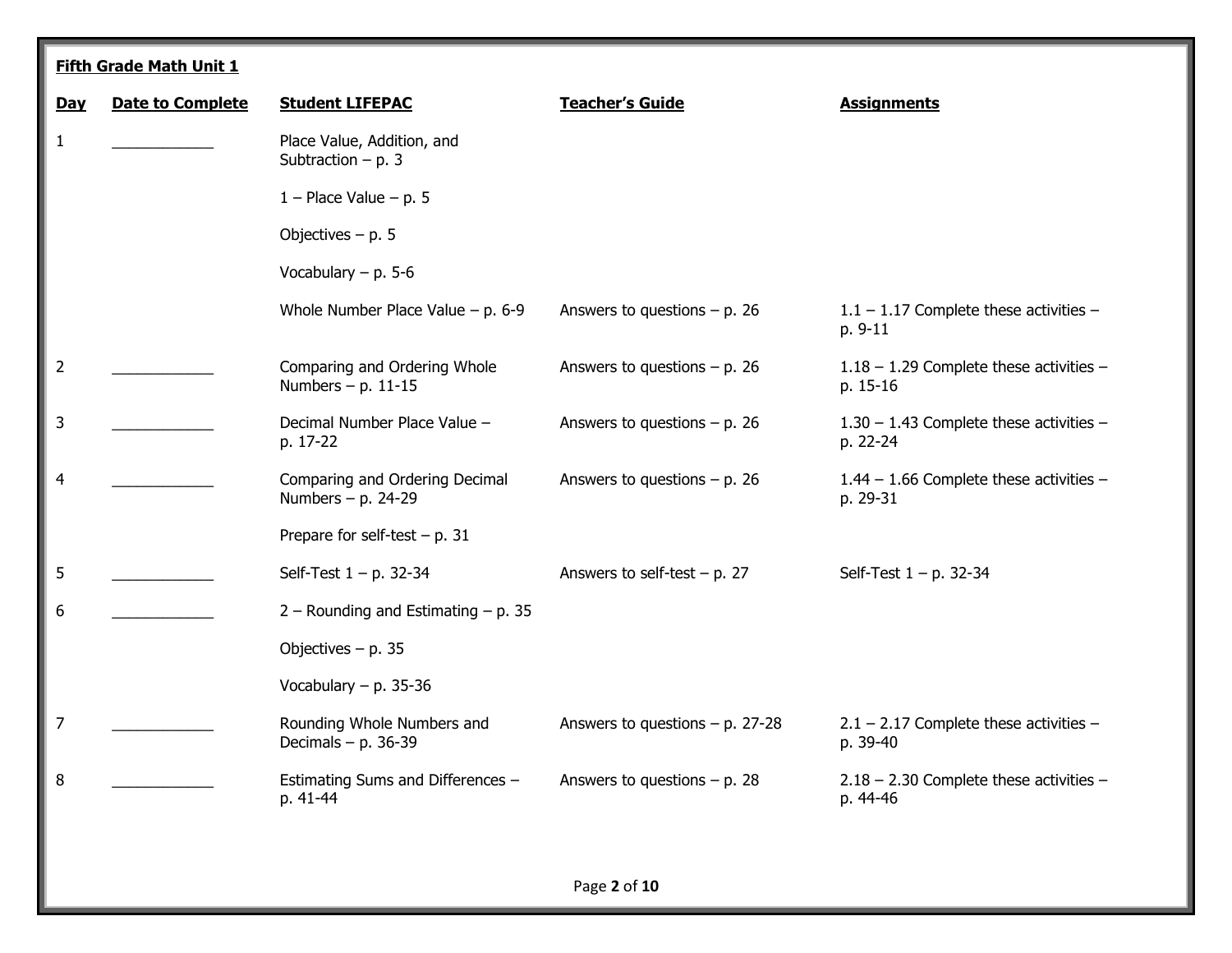|            | <b>Fifth Grade Math Unit 1</b> |                                                      |                                    |                                                       |  |  |
|------------|--------------------------------|------------------------------------------------------|------------------------------------|-------------------------------------------------------|--|--|
| <b>Day</b> | <b>Date to Complete</b>        | <b>Student LIFEPAC</b>                               | <b>Teacher's Guide</b>             | <b>Assignments</b>                                    |  |  |
| 9          |                                | Adding and Subtracting Mentally -<br>p. 46-50        | Answers to questions $- p. 28$     | $2.31 - 2.47$ Complete these activities -<br>p. 51-52 |  |  |
|            |                                | Prepare for self-test $- p$ . 52                     |                                    |                                                       |  |  |
| 10         |                                | Self-Test $2 - p$ . 53-54                            | Answers to self-test $- p$ . 29    | Self-Test $2 - p$ . 53-54                             |  |  |
| 11         |                                | $3 -$ Addition and Subtraction $- p$ . 55            |                                    |                                                       |  |  |
|            |                                | Objectives $- p. 55$                                 |                                    |                                                       |  |  |
|            |                                | Vocabulary $- p. 55$                                 |                                    |                                                       |  |  |
|            |                                | Adding and Subtracting Whole<br>Numbers $- p. 56-60$ | Answers to questions $- p$ . 30    | $3.1 - 3.10$ Complete these activities -<br>p. 60-62  |  |  |
| 12         |                                | Adding Decimal Numbers $- p$ . 63-67                 | Answers to questions $- p$ . 30-31 | $3.11 - 3.25$ Complete these activities -<br>p. 67-68 |  |  |
| 13         |                                | Subtracting Decimal Numbers -<br>p. 69-71            | Answers to questions $- p. 31$     | $3.26 - 3.44$ Complete these activities -<br>p. 72-73 |  |  |
|            |                                | Prepare for self-test $- p. 73$                      |                                    |                                                       |  |  |
| 14         |                                | Self-Test $3 - p$ . 74-75                            | Answers to self-test $- p$ . 32    | Self-Test $3 - p$ . 74-75                             |  |  |
| 15         |                                | $4 -$ Review $- p. 76$                               |                                    |                                                       |  |  |
|            |                                | Objectives $- p. 76$                                 |                                    |                                                       |  |  |
| 16         |                                | Whole Numbers and Decimals -<br>p. 77-80             | Answers to questions $- p. 33$     | $4.1 - 4.10$ Complete these activities -<br>p. 81-82  |  |  |
|            |                                | Prepare for unit test $- p. 83$                      |                                    |                                                       |  |  |
|            |                                |                                                      |                                    |                                                       |  |  |
|            |                                |                                                      |                                    |                                                       |  |  |
|            |                                |                                                      |                                    |                                                       |  |  |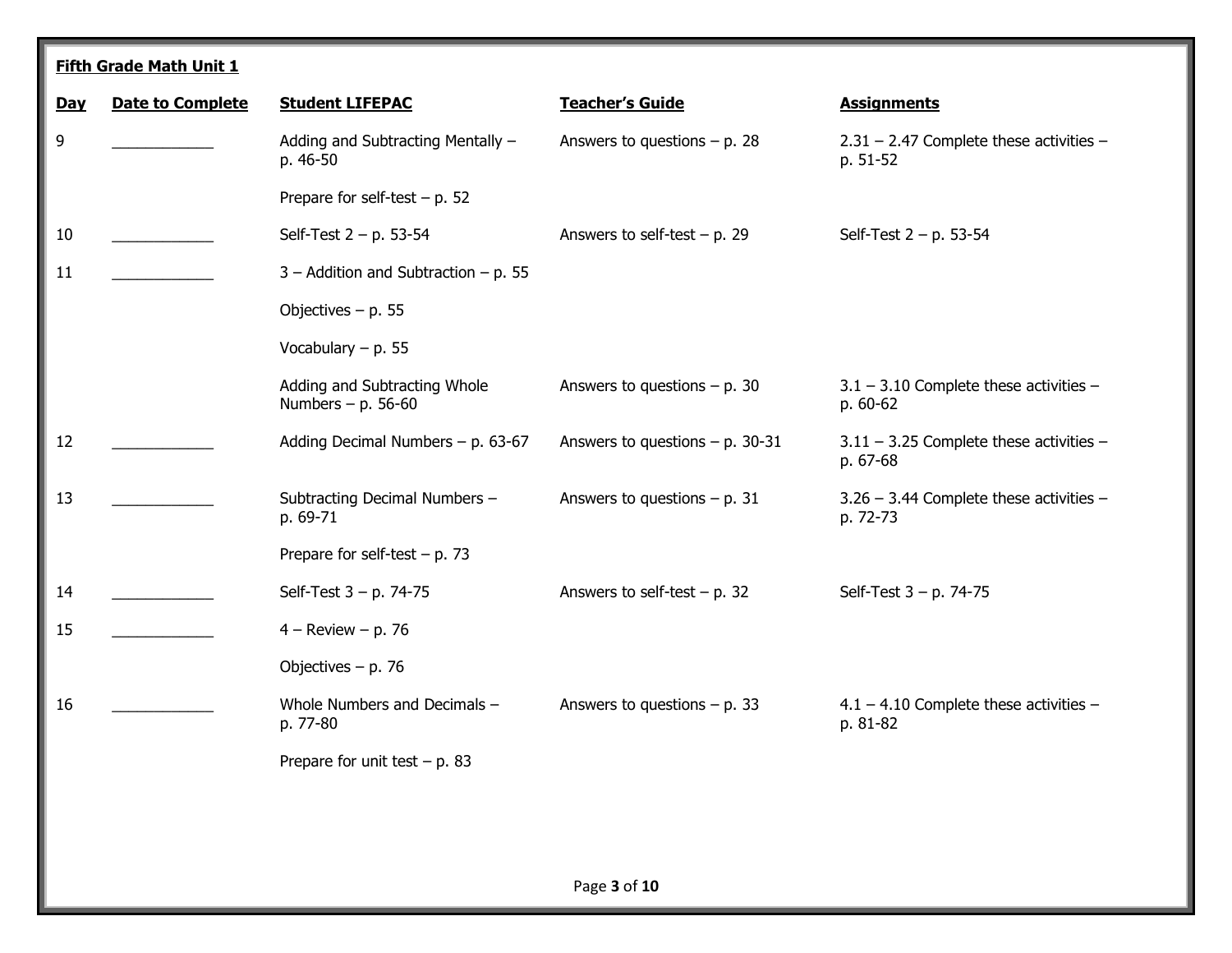|            | <b>Fifth Grade Math Unit 1</b>                 |                                     |                                     |                    |  |  |
|------------|------------------------------------------------|-------------------------------------|-------------------------------------|--------------------|--|--|
| <u>Day</u> | <b>Date to Complete</b>                        | <b>Student LIFEPAC</b>              | <b>Teacher's Guide</b>              | <b>Assignments</b> |  |  |
| $17\,$     |                                                | Unit Test 501                       | Answers to unit test $-$ p. 34      | Unit Test 501      |  |  |
|            |                                                | Alternate Unit Test - TG - p. 37-38 | Answers to alternate test $- p. 35$ |                    |  |  |
|            |                                                |                                     |                                     |                    |  |  |
|            |                                                |                                     |                                     |                    |  |  |
|            |                                                |                                     |                                     |                    |  |  |
|            |                                                |                                     |                                     |                    |  |  |
|            |                                                |                                     |                                     |                    |  |  |
|            |                                                |                                     |                                     |                    |  |  |
|            |                                                |                                     |                                     |                    |  |  |
|            |                                                |                                     |                                     |                    |  |  |
|            |                                                |                                     |                                     |                    |  |  |
|            |                                                |                                     |                                     |                    |  |  |
|            |                                                |                                     |                                     |                    |  |  |
|            |                                                |                                     |                                     |                    |  |  |
|            |                                                |                                     |                                     |                    |  |  |
|            |                                                |                                     |                                     |                    |  |  |
|            |                                                |                                     |                                     |                    |  |  |
|            |                                                |                                     |                                     |                    |  |  |
|            | <b>Congratulations - This Unit Is Complete</b> |                                     |                                     |                    |  |  |

The NFC Academy Lesson Planner is the work of NFC Academy for our families and not to be copied or used without specific written permission from the NFC Academy by anyone not an enrolled family at NFC Academy.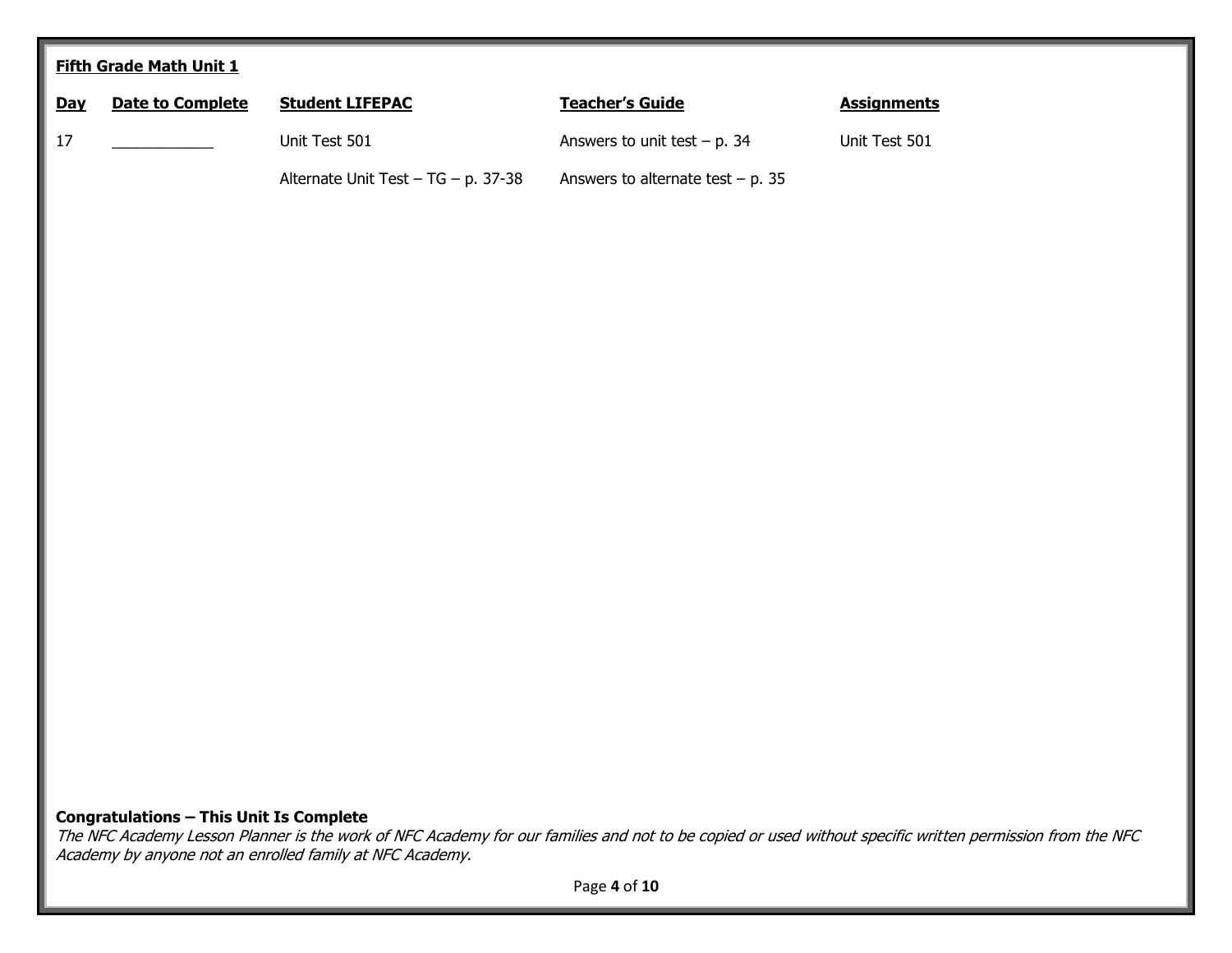|                | <b>Fifth Grade Math Unit 2</b> |                                                                   |                                    |                                                       |  |  |
|----------------|--------------------------------|-------------------------------------------------------------------|------------------------------------|-------------------------------------------------------|--|--|
| Day            | <b>Date to Complete</b>        | <b>Student LIFEPAC</b>                                            | <b>Teacher's Guide</b>             | <b>Assignments</b>                                    |  |  |
| 1              |                                | Multiplying Whole Numbers and<br>Decimals $- p. 3$                |                                    |                                                       |  |  |
|                |                                | 1 – Multiplying Whole Numbers – p. 4                              |                                    |                                                       |  |  |
|                |                                | Objectives $- p. 4$                                               |                                    |                                                       |  |  |
|                |                                | Vocabulary $- p. 5$                                               |                                    |                                                       |  |  |
| $\overline{2}$ |                                | Review: Basic Math Facts $- p. 6-9$                               | Answers to questions $- p$ . 40    | $1.1 - 1.24$ Complete these activities -<br>p. 10-11  |  |  |
| 3              |                                | Properties of Multiplication $- p$ . 12-15                        | Answers to questions $- p$ . 40-41 | 1.25 - 1.41 Complete these activities -<br>p. 15-18   |  |  |
| 4              |                                | Multiplying Whole Numbers - p. 18-23 Answers to questions - p. 41 |                                    | 1.42 - 1.46 Complete these activities -<br>p. 23      |  |  |
|                |                                | Prepare for self-test $- p$ . 23                                  |                                    |                                                       |  |  |
| 5              |                                | Self-Test $1 - p$ . 24-25                                         | Answers to self-test $- p. 41-42$  | Self-Test $1 - p$ . 24-25                             |  |  |
| $6 - 7$        |                                | $2 - Powers - p. 26$                                              |                                    |                                                       |  |  |
|                |                                | Objectives $- p. 26$                                              |                                    |                                                       |  |  |
|                |                                | Vocabulary $- p$ . 26                                             |                                    |                                                       |  |  |
|                |                                | Exponents $- p. 27-30$                                            | Answers to questions $- p. 42$     | $2.1 - 2.14$ Complete these activities -<br>p. 30-31  |  |  |
| 8              |                                | Multiplying Whole Numbers by<br>Powers of Ten $-$ p. 32-34        | Answers to questions $- p$ . 42-43 | $2.15 - 2.32$ Complete these activities -<br>p. 35-36 |  |  |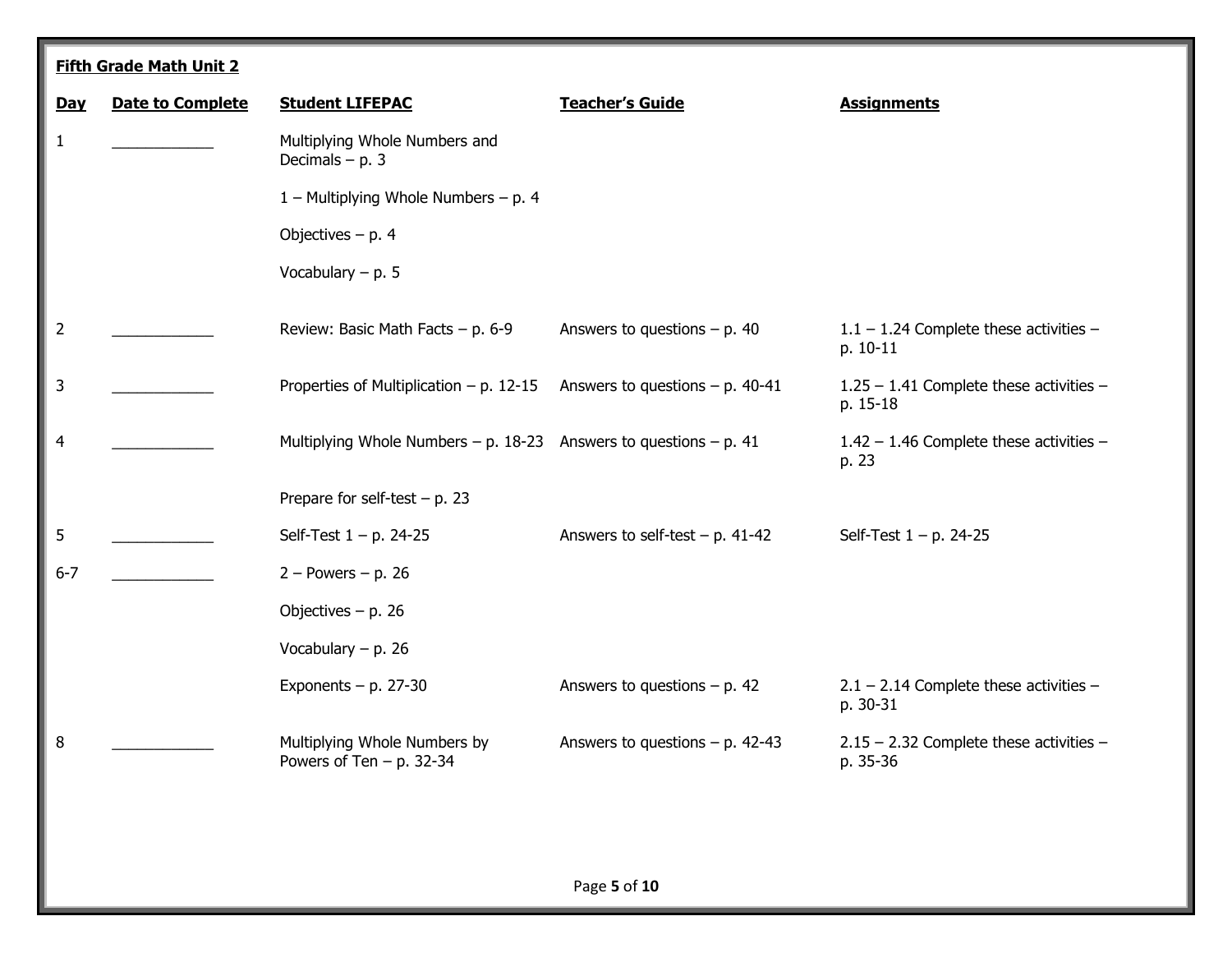|            | <b>Fifth Grade Math Unit 2</b> |                                                       |                                    |                                                         |  |  |
|------------|--------------------------------|-------------------------------------------------------|------------------------------------|---------------------------------------------------------|--|--|
| <b>Day</b> | <b>Date to Complete</b>        | <b>Student LIFEPAC</b>                                | <b>Teacher's Guide</b>             | <b>Assignments</b>                                      |  |  |
| 9          |                                | Multiplying Decimals by Powers of<br>Ten $- p. 37-40$ | Answers to questions $- p. 43$     | $2.33 - 2.45$ Complete these activities -<br>p. 41-42   |  |  |
|            |                                | Prepare for self-test $- p. 42$                       |                                    |                                                         |  |  |
| 10         |                                | Self-Test $2 - p$ . 43-44                             | Answers to self-test $- p. 44$     | Self-Test $2 - p$ . 43-44                               |  |  |
| 11         |                                | 3 - Multiplying Decimal Numbers -<br>p. 45            |                                    |                                                         |  |  |
|            |                                | Objectives $- p. 45$                                  |                                    |                                                         |  |  |
|            |                                | Estimating Decimal Products -<br>p. 46-48             | Answers to questions $- p$ . 44-45 | $3.1 - 3.17$ Complete these activities -<br>p. 49-50    |  |  |
| 12         |                                | Multiplying Whole Numbers by<br>Decimals $- p. 51-56$ | Answers to questions $- p. 45$     | $3.18 - 3.31$ Complete these activities -<br>p. 56-58   |  |  |
| 13         |                                | Multiplying Decimals by Decimals -<br>p. 58-63        | Answers to questions $- p$ . 45-46 | 3.32 - 3.41 Complete these activities -<br>p. 63-64     |  |  |
| 14         |                                | Solving Multiplication Problems -<br>p. 65-69         | Answers to questions $- p$ . 46    | $3.42 - 3.49$ Complete these activities $-$<br>p. 69-71 |  |  |
|            |                                | Prepare for self-test $- p. 71$                       |                                    |                                                         |  |  |
| 15         |                                | Self-Test 3 - p. 72-73                                | Answers to self-test $- p. 47$     | Self-Test 3 - p. 72-73                                  |  |  |
| 16         |                                | $4 -$ Review $-$ p. 74                                |                                    |                                                         |  |  |
|            |                                | Objectives $- p. 74$                                  |                                    |                                                         |  |  |
|            |                                | Estimation - p. 74-78                                 | Answers to questions $- p. 48$     | $4.1 - 4.10$ Complete these activities -<br>p. 79-80    |  |  |
|            |                                | Prepare for unit test $- p$ . 80                      |                                    |                                                         |  |  |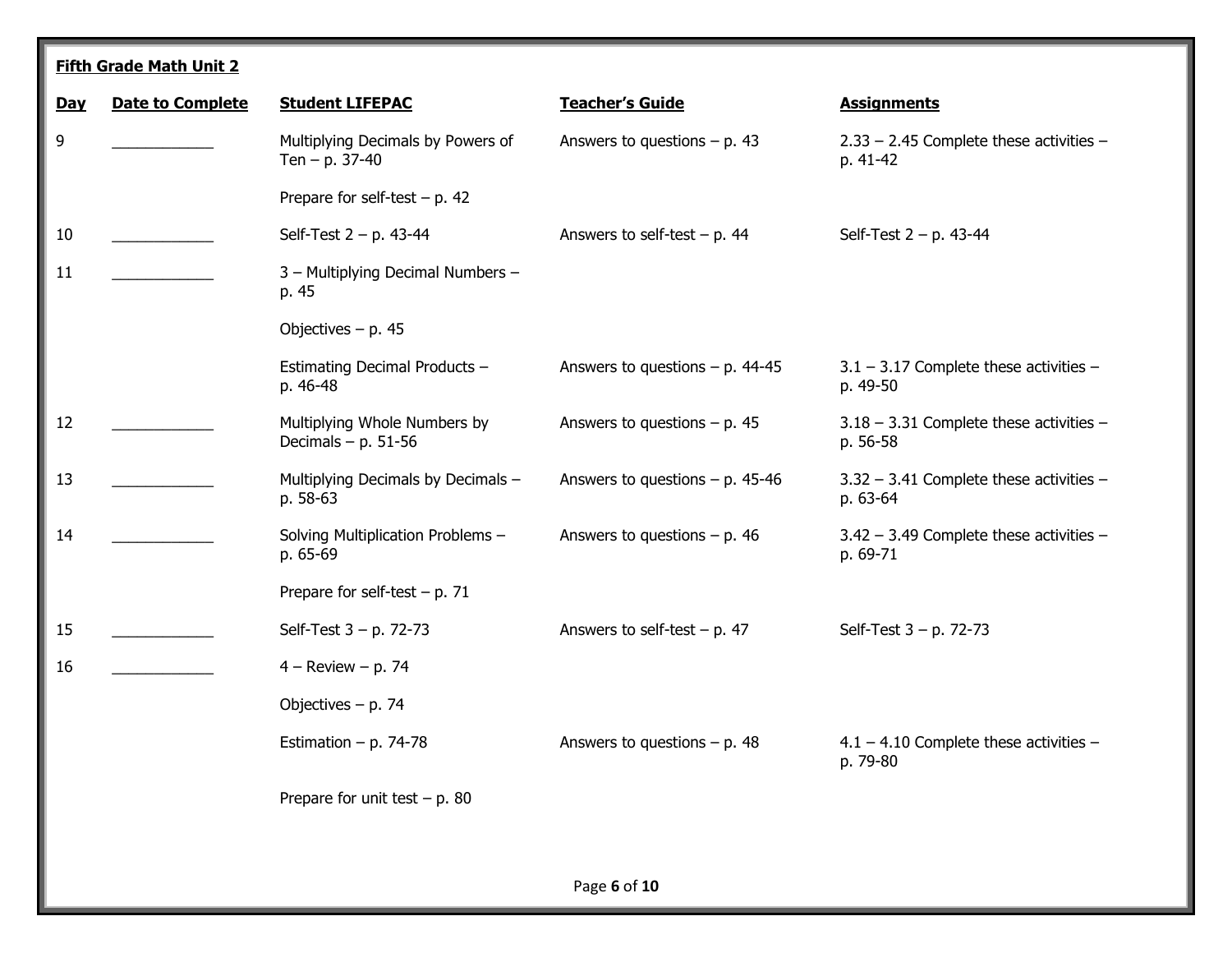| <b>Fifth Grade Math Unit 2</b> |                         |                                     |                                      |                    |  |
|--------------------------------|-------------------------|-------------------------------------|--------------------------------------|--------------------|--|
| <b>Day</b>                     | <b>Date to Complete</b> | <b>Student LIFEPAC</b>              | <b>Teacher's Guide</b>               | <b>Assignments</b> |  |
| $17\,$                         |                         | Unit Test 502                       | Answers to unit test $- p$ . 49      | Unit Test 502      |  |
|                                |                         | Alternate Unit Test - TG - p. 51-52 | Answers to alternate test $- p$ . 50 |                    |  |
|                                |                         |                                     |                                      |                    |  |
|                                |                         |                                     |                                      |                    |  |
|                                |                         |                                     |                                      |                    |  |
|                                |                         |                                     |                                      |                    |  |
|                                |                         |                                     |                                      |                    |  |
|                                |                         |                                     |                                      |                    |  |
|                                |                         |                                     |                                      |                    |  |
|                                |                         |                                     |                                      |                    |  |
|                                |                         |                                     |                                      |                    |  |
|                                |                         |                                     |                                      |                    |  |
|                                |                         |                                     |                                      |                    |  |
|                                |                         |                                     |                                      |                    |  |
|                                |                         |                                     |                                      |                    |  |
|                                |                         |                                     |                                      |                    |  |
|                                |                         |                                     |                                      |                    |  |
|                                |                         |                                     |                                      |                    |  |
|                                |                         |                                     |                                      |                    |  |

**Congratulations – This Unit Is Complete**

The NFC Academy Lesson Planner is the work of NFC Academy for our families and not to be copied or used without specific written permission from the NFC Academy by anyone not an enrolled family at NFC Academy.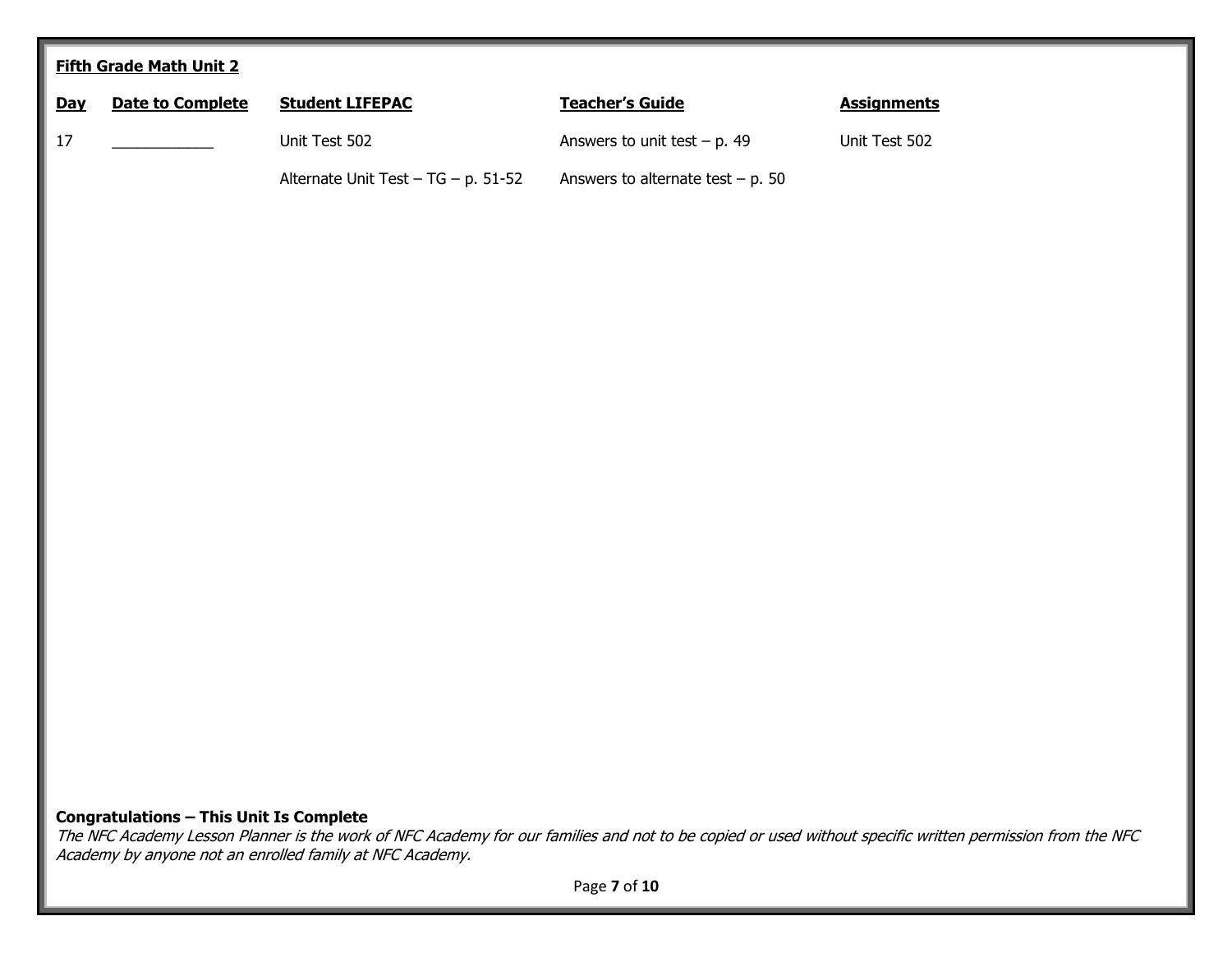|            | <b>Fifth Grade Math Unit 3</b> |                                                         |                                    |                                                       |  |  |
|------------|--------------------------------|---------------------------------------------------------|------------------------------------|-------------------------------------------------------|--|--|
| <b>Day</b> | <b>Date to Complete</b>        | <b>Student LIFEPAC</b>                                  | <b>Teacher's Guide</b>             | <b>Assignments</b>                                    |  |  |
| $1 - 2$    |                                | Dividing Whole Numbers and<br>Decimals $- p. 3$         |                                    |                                                       |  |  |
|            |                                | $1$ – One-Digit Divisors – p. 4                         |                                    |                                                       |  |  |
|            |                                | Objectives $- p. 4$                                     |                                    |                                                       |  |  |
|            |                                | Vocabulary $- p. 5$                                     |                                    |                                                       |  |  |
|            |                                | Understanding Division as<br>Regrouping $- p$ . 5-9     | Answers to questions $- p$ . 54    | $1.1 - 1.14$ Complete these activities -<br>p. 9-11   |  |  |
| 3          |                                | Estimating Quotients $- p. 11-14$                       | Answers to questions $- p$ . 54    | $1.15 - 1.38$ Complete these activities -<br>p. 14-15 |  |  |
| 4          |                                | Dividing Whole Numbers $- p$ . 16-21                    | Answers to questions $- p$ . 54-55 | 1.39 - 1.54 Complete these activities -<br>p. 21-23   |  |  |
| 5          |                                | Remainders $- p. 24-27$                                 | Answers to questions $- p$ . 55-56 | 1.55 - 1.65 Complete these activities -<br>p. 28-29   |  |  |
|            |                                | Prepare for self-test $- p$ . 29                        |                                    |                                                       |  |  |
| 6          |                                | Self-Test $1 - p$ . 30-31                               | Answers to self-test $- p$ . 56-57 | Self-Test $1 - p$ . 30-31                             |  |  |
| 7          |                                | 2 - Two-Digit Divisors - p. 32                          |                                    |                                                       |  |  |
|            |                                | Objectives $- p. 32$                                    |                                    |                                                       |  |  |
|            |                                | Vocabulary $- p. 32$                                    |                                    |                                                       |  |  |
|            |                                | Review: Divide Numbers That End<br>in Zero $- p. 32-35$ | Answers to questions $- p. 57$     | $2.1 - 2.14$ Complete these activities -<br>p. 35-36  |  |  |
|            |                                |                                                         |                                    |                                                       |  |  |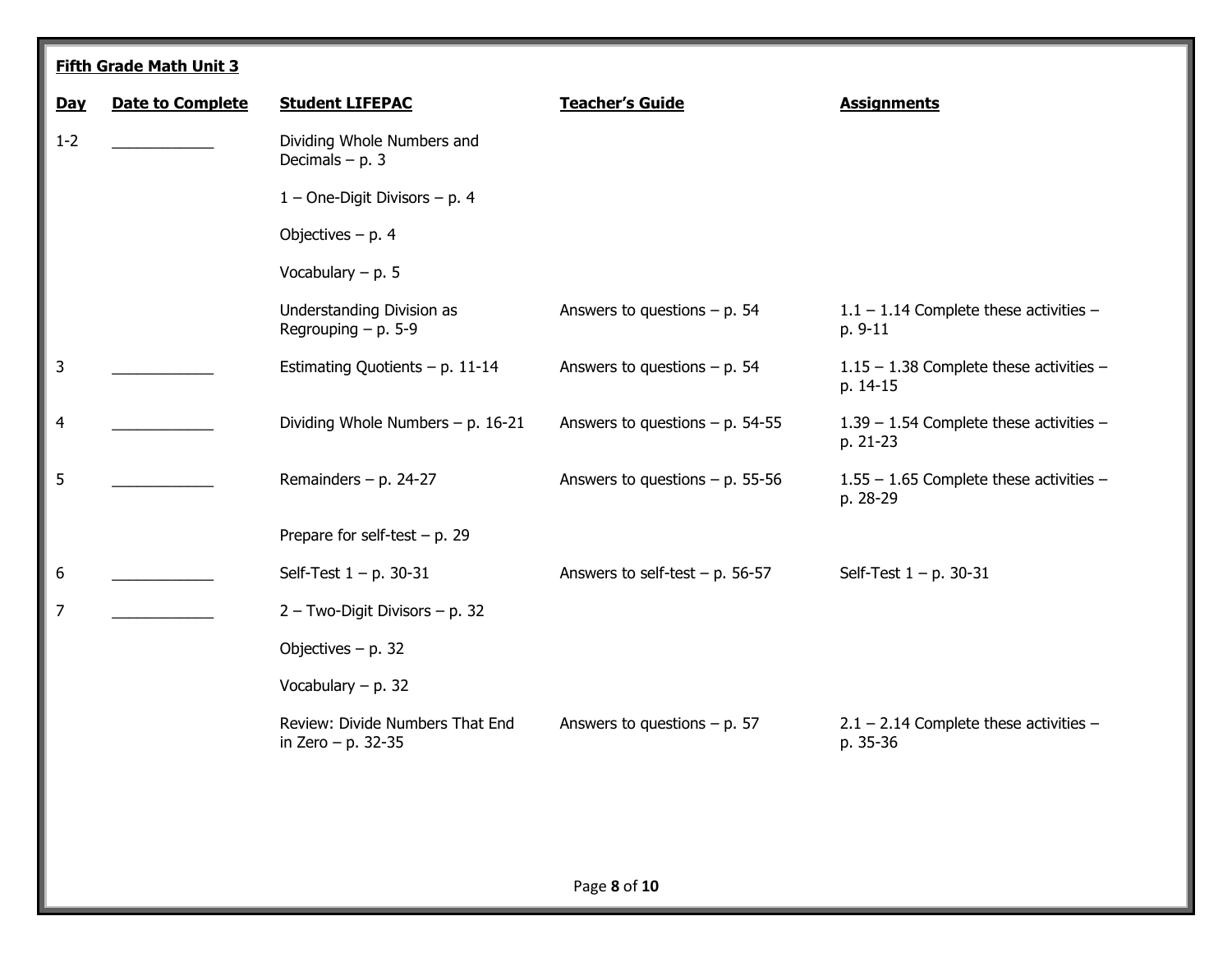**Fifth Grade Math Unit 3**

| <b>Day</b> | <b>Date to Complete</b> | <b>Student LIFEPAC</b>                                             | <b>Teacher's Guide</b>             | <b>Assignments</b>                                      |
|------------|-------------------------|--------------------------------------------------------------------|------------------------------------|---------------------------------------------------------|
| 8          |                         | Dividing Whole Numbers -<br>Part I – p. 37-42                      | Answers to questions $- p$ . 58    | $2.15 - 2.27$ Complete these activities -<br>p. 42-43   |
| 9          |                         | Dividing Whole Numbers -<br>Part $2 - p$ . 43-47                   | Answers to questions $- p$ . 58-59 | $2.28 - 2.33$ Complete these activities -<br>p. 47      |
| 10         |                         | Interpreting the Remainder – p. 48-50 Answers to questions – p. 59 |                                    | $2.34 - 2.46$ Complete these activities -<br>p. 51-52   |
|            |                         | Prepare for self-test $- p$ . 52                                   |                                    |                                                         |
| 11         |                         | Self-Test $2 - p$ . 53-54                                          | Answers to self-test $- p$ . 59-60 | Self-Test $2 - p$ . 53-54                               |
| 12         |                         | $3 -$ Decimal Division $- p$ . 55                                  |                                    |                                                         |
|            |                         | Objectives $- p. 55$                                               |                                    |                                                         |
|            |                         | Dividing by Powers of Ten $-$ p. 55-58                             | Answers to questions $- p$ . 60-61 | $3.1 - 3.22$ Complete these activities -<br>p. 58-59    |
| 13         |                         | Dividing Decimals by Whole<br>Numbers - p. 60-65                   | Answers to questions $- p. 61$     | $3.23 - 3.39$ Complete these activities $-$<br>p. 65-67 |
| 14         |                         | Dividing with Money $- p. 68-72$                                   | Answers to questions $- p$ . 61-62 | $3.40 - 3.50$ Complete these activities $-$<br>p. 72-73 |
|            |                         | Prepare for self-test $- p. 73$                                    |                                    |                                                         |
| 15         |                         | Self-Test $3 - p$ . 74-75                                          | Answers to self-test $- p. 63$     | Self-Test $3 - p$ . 74-75                               |
| 16         |                         | $4 -$ Review $- p. 76 - 81$                                        | Answers to questions $- p$ . 64    | $4.1 - 4.11$ Complete these activities -<br>p. 82-83    |
|            |                         | Objectives $- p. 76$                                               |                                    |                                                         |
|            |                         | Prepare for unit test $- p. 83$                                    |                                    |                                                         |